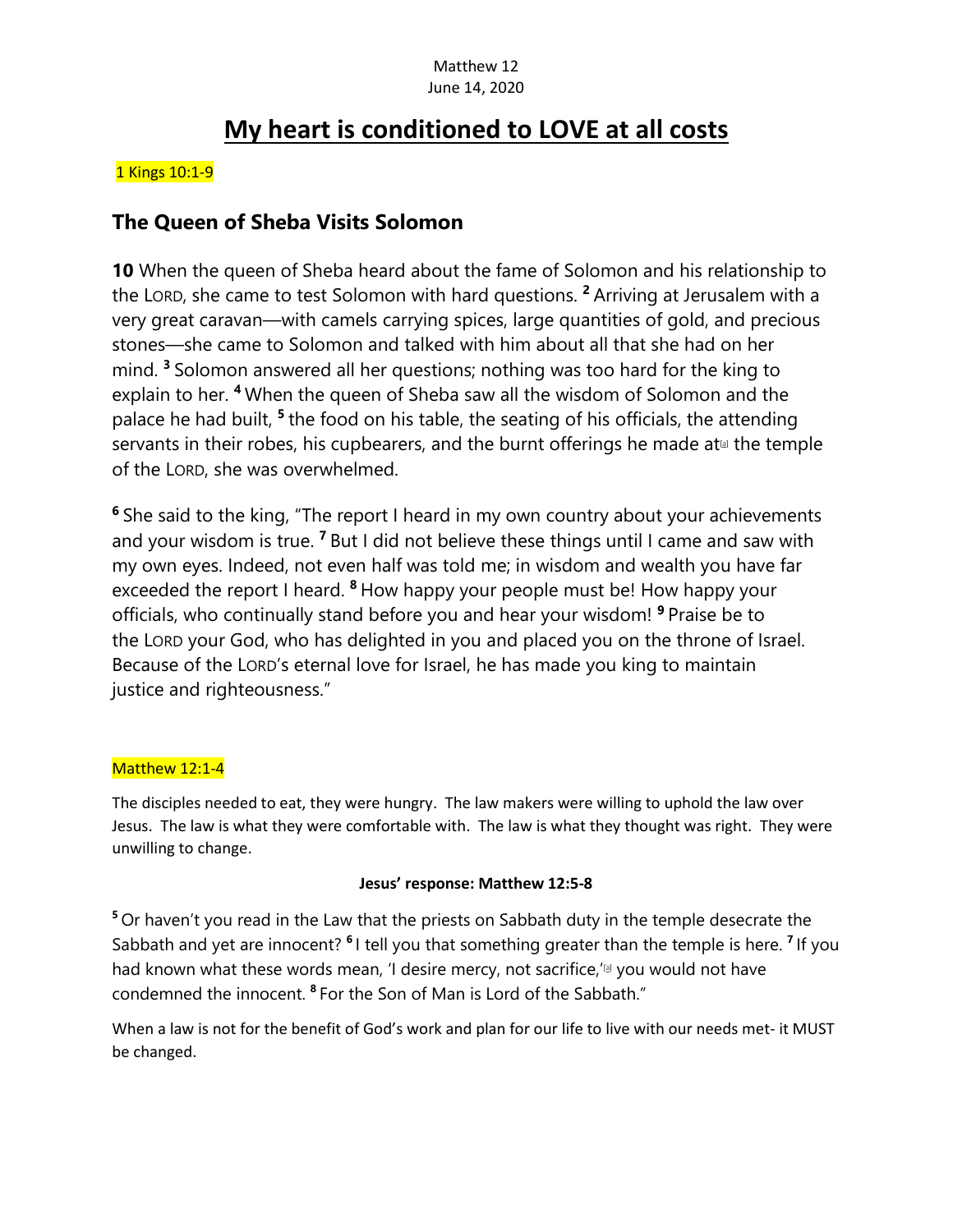### Matthew 12

#### June 14, 2020

Strange Law 1: It is illegal for persons to hunt game from a moving vehicle, unless the game they are hunting is a whale.

Strange Law 2: It is illegal for a woman to drive a vehicle in a house coat.

Strange Law 3: Vehicles cannot surpass speeds of 60 m.p.h. if there is no driver.

Strange Law 4: In Downey, California, it is illegal to wash your car in the street.

Strange Law 5: In Los Angeles, California, it is illegal to wash your neighbor's car without their permission.

Strange Law 6: In Long Beach, California, automobiles are the only items allowed to be stowed in the garage.

Strange Law 7: In Alhambra, California, motorists cannot park their vehicles on the street overnight unless they have a special permit.

Strange Law 8: In Walnut, California, it is illegal to put rock or sand on your driveway.

Now for a few laws that aren't driving-specific:

Strange Law 9: In Fresno, California, park visitors cannot "annoy" lizards they encounter at the city park.

Strange Law 10: "Sunshine is guaranteed to the masses."

Strange Law 11: In Arcadia, California, peacocks have the right of way to cross the street, this includes crossing driveways.

Strange Law 12: In Burlingame, California, it is illegal for residents to spit anywhere, except on baseball diamonds.

Strange Law 13: In El Monte, California, it is illegal to own a pinball machine.

Strange Law 14: In Eureka, California, it is illegal for men with mustaches to kiss a woman.

Strange Law 15: It is illegal for animals to mate within 1,500 feet of a school, saloon or place of worship.

Strange Law 16: It is illegal for a Californian to ride their bicycle through a public swimming pool.

Strange Law 17: In Los Angeles, California, it is illegal to hunt moths under a streetlamp.

Strange Law 18: In Norco, California, it is illegal to grow oleander flowers.

Strange Law 19: In Long Beach, California, it is illegal to curse on a mini-golf course.

Strange Law 20: In Blythe, California, it is illegal to wear cowboy boots unless you own two or more cows.

# **Slavery was legal- it had to be abolished**

### **Segregation laws-it had to be abolished**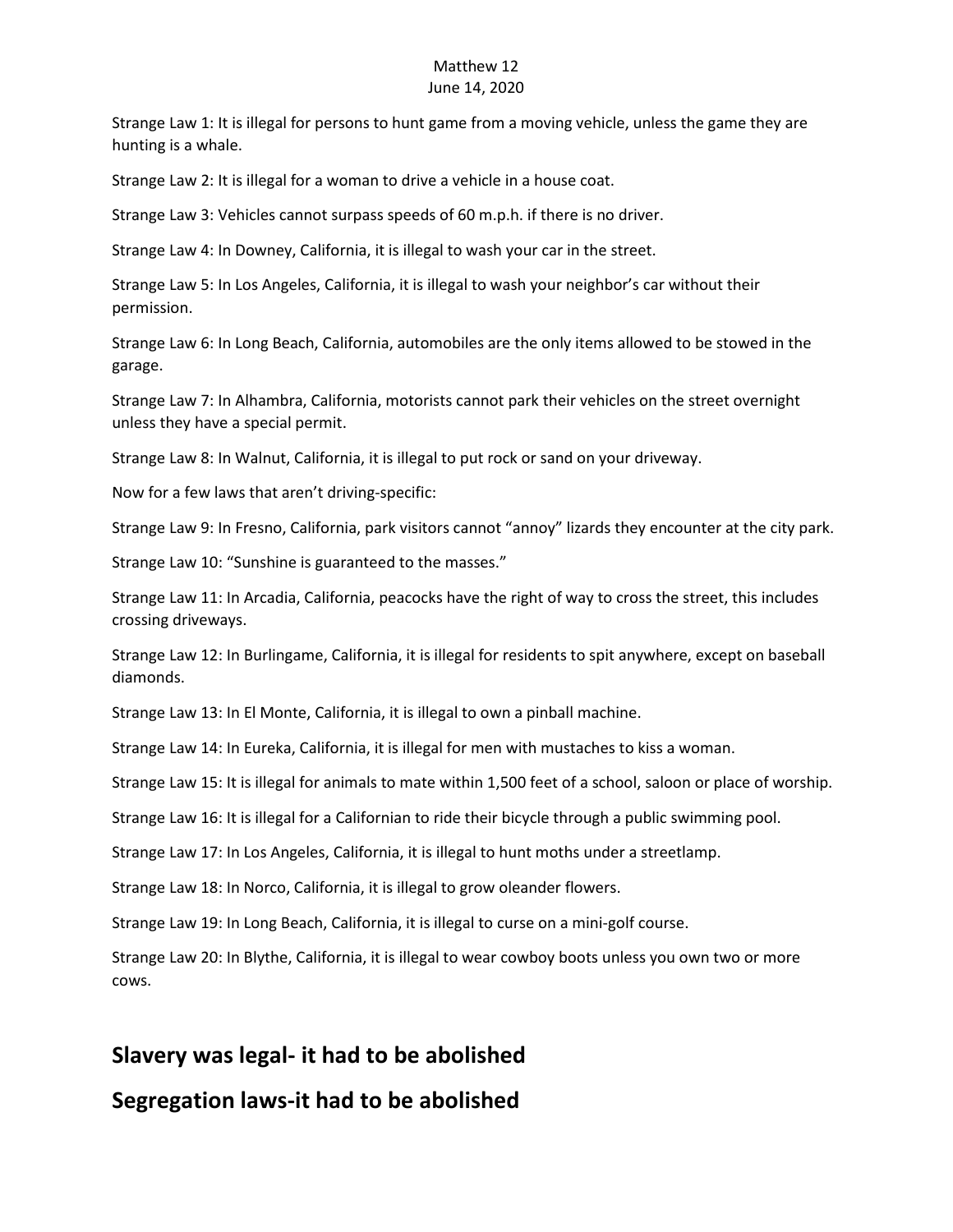# **Wage gap- it must be abolished**

**Higher mortgage rates for people of color- it must be abolished Immigration laws placing children in cages- it must be abolished** 

What is important to understand is that not all laws are necessary, just, or Godly.

Laws cannot be above what God says

What Jesus died for

What Jesus commissioned us to stand for

# I am So GRATEFUL and SAVED because JESUS stood (stands) for justice and gave His life for me, for all of us, so that I, we could have eternal life

Matthew 12:7-8

<sup>7</sup> If you had known what these words mean, 'I desire mercy, not sacrifice,<sup>['\[a\]](https://www.biblegateway.com/passage/?search=Matthew+12%3A7-8&version=NIV#fen-NIV-23497a)</sup> you would not have condemned the innocent. **<sup>8</sup>** For the Son of Man is Lord of the Sabbath."

Mercy over Sacrifice

Sacrifice=about You and your pain in return for a reward later

• Friends

- Family
- **Watching tv**
- Gossip

Mercy=you are not benefitting right now; the person deserves to be punished but you give mercy- you forgive.

We must be born again

What you think is right and feels right- check your heart/spirit/sin/ego/pride/fear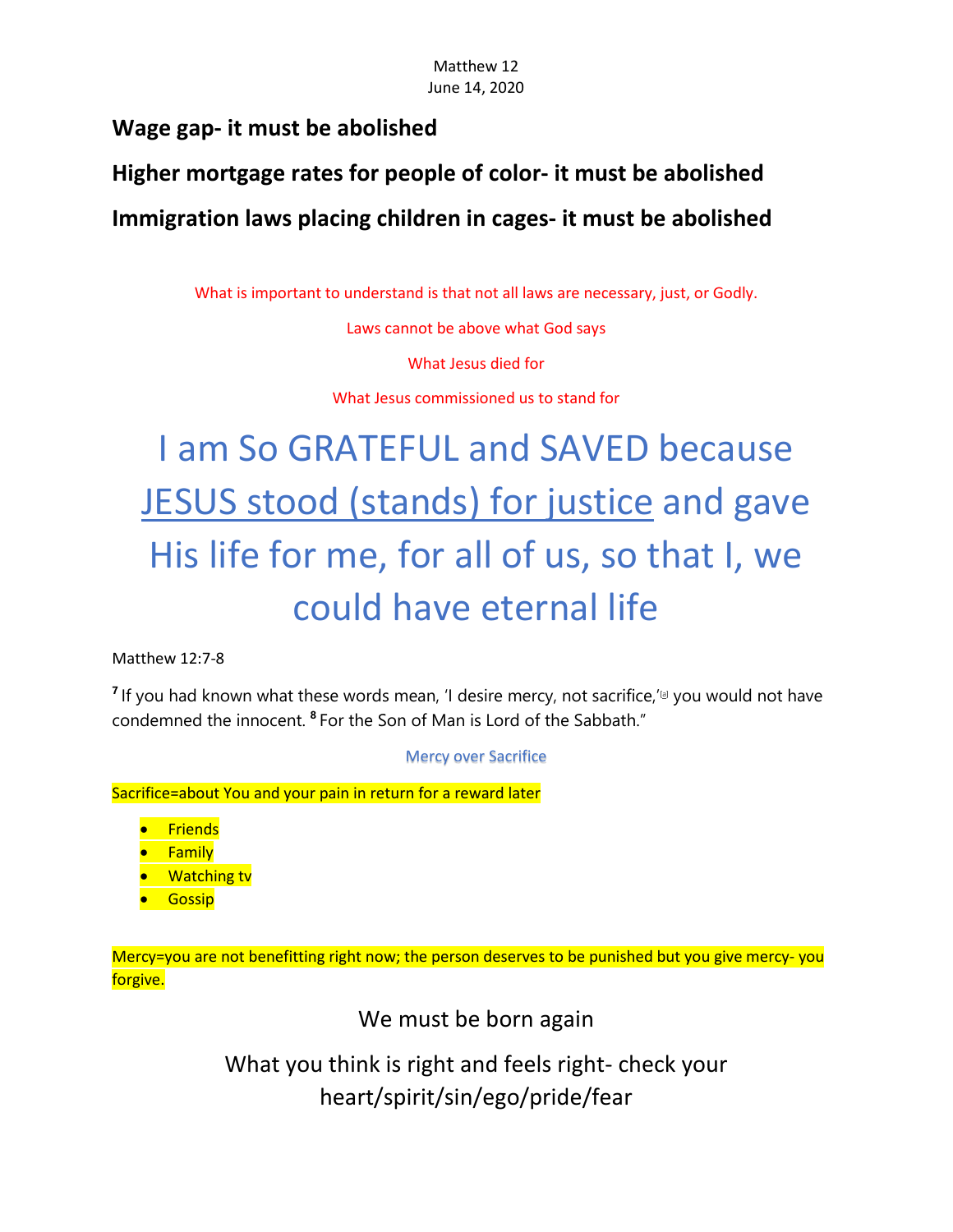# Matthew 12

#### June 14, 2020

#### *When you have been enslaved, oppressed, abused you have nothing left but to embrace the mercy of God. Don't forget about the children of God because you do not see a solution*

# The solution is always GOD

As Christians we are called

Romans 12:1

Therefore, I urge you, brothers and sisters, in view of God's mercy, to offer your bodies as a living sacrifice, **holy and pleasing** to God--this is your true and proper worship.

# **Holy and pleasing**

What is holy? exalted or worthy of **complete devotion** as one perfect in goodness and righteousness

# What is pleasing to God?

**[Galatians 1:10](https://www.biblegateway.com/passage/?search=Galatians+1%3A10&version=ESV)** ESV / 754 helpful votes

For am I now seeking the approval of man, or of God? Or am I trying to please man? If I were still trying to please man, I would not be a servant of Christ.

**[1 Thessalonians 2:4](https://www.biblegateway.com/passage/?search=1+Thessalonians+2%3A4&version=ESV) ESV / 748 helpful votes** 

But just as we have been approved by God to be entrusted with the gospel, so we speak, not to please man, but to please God who tests our hearts.

[Romans 8:8](https://www.biblegateway.com/passage/?search=Romans+8%3A8&version=ESV) ESV / 568 helpful votes

Those who are in the flesh cannot please God.

**[Romans 12:2](https://www.biblegateway.com/passage/?search=Romans+12%3A2&version=ESV)** ESV / 553 helpful votes

Do not be conformed to this world, but be transformed by the renewal of your mind, that by testing you may discern what is the will of God, what is good and acceptable and perfect.

**[Romans 12:1-2](https://www.biblegateway.com/passage/?search=Romans+12%3A1-2&version=ESV)** ESV / 501 helpful votes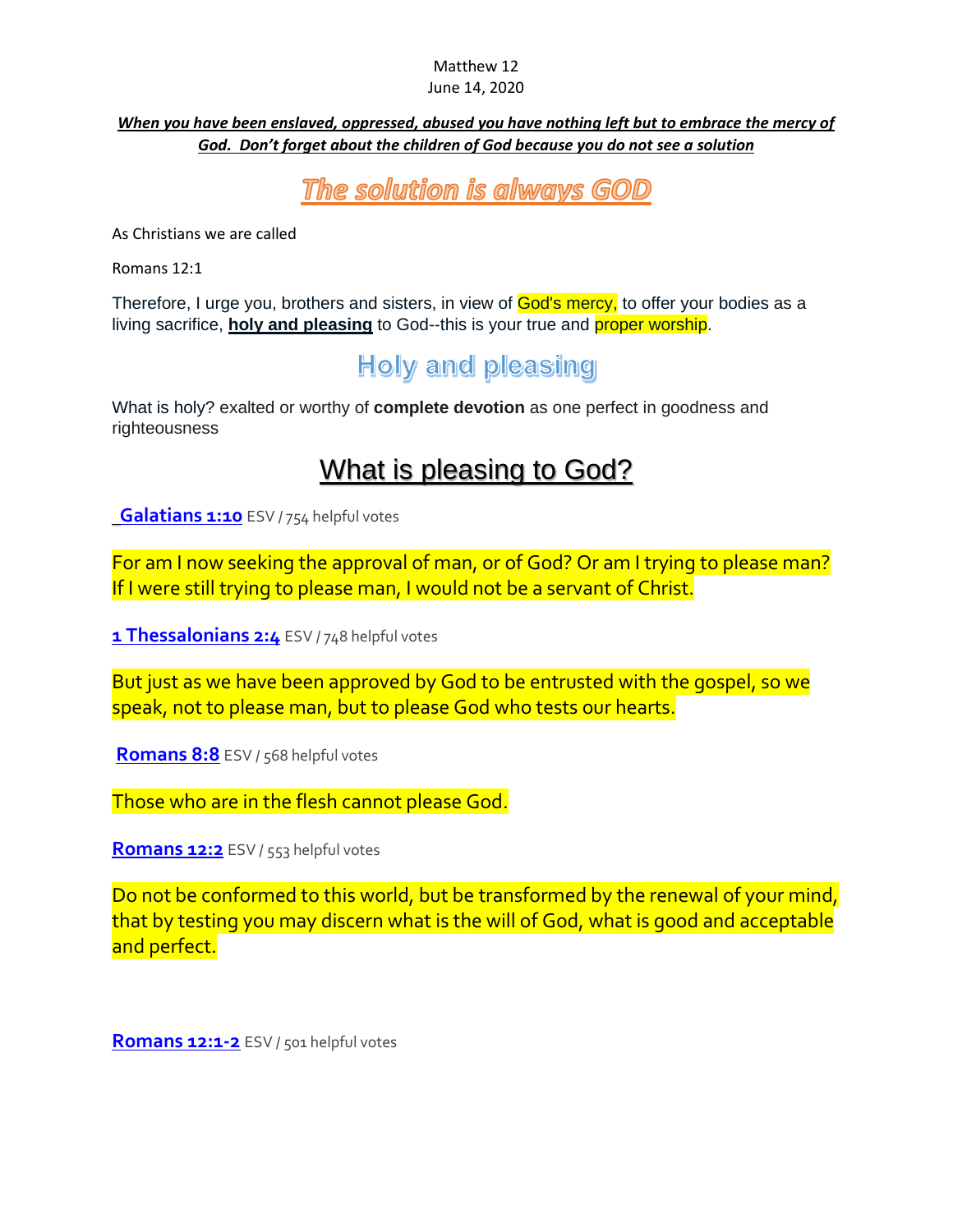I appeal to you therefore, brothers, by the mercies of God, to present your bodies as a living sacrifice, holy and acceptable to God, which is your spiritual worship. Do not be conformed to this world, but be transformed by the renewal of your mind, that by testing you may discern what is the will of God, what is good and acceptable and perfect.

**[Hebrews 13:16](https://www.biblegateway.com/passage/?search=Hebrews+13%3A16&version=ESV)** ESV / 493 helpful votes

Do not neglect to do good and to share what you have, for such sacrifices are pleasing to God.

2 **Corinthians 5:9** ESV / 445 helpful votes

So whether we are at home or away, we make it our aim to please him.

**[Psalm 19:14](https://www.biblegateway.com/passage/?search=Psalm+19%3A14&version=ESV)** ESV / 445 helpful votes

Let the words of my mouth and the meditation of my heart be acceptable in your sight, O LORD, my rock and my redeemer.

**[Acts 5:29](https://www.biblegateway.com/passage/?search=Acts+5%3A29&version=ESV)** ESV / 354 helpful votes

But Peter and the apostles answered, "We must obey God rather than men.

**[John 12:43](https://www.biblegateway.com/passage/?search=John+12%3A43&version=ESV)** ESV / 325 helpful votes

For they loved the glory that comes from man more than the glory that comes from God.

**[John 5:44](https://www.biblegateway.com/passage/?search=John+5%3A44&version=ESV)** ESV / 298 helpful votes

How can you believe, when you receive glory from one another and do not seek the glory that comes from the only God?

**[Ephesians 5:10](https://www.biblegateway.com/passage/?search=Ephesians+5%3A10&version=ESV)** ESV / 297 helpful votes

And try to discern what is pleasing to the Lord.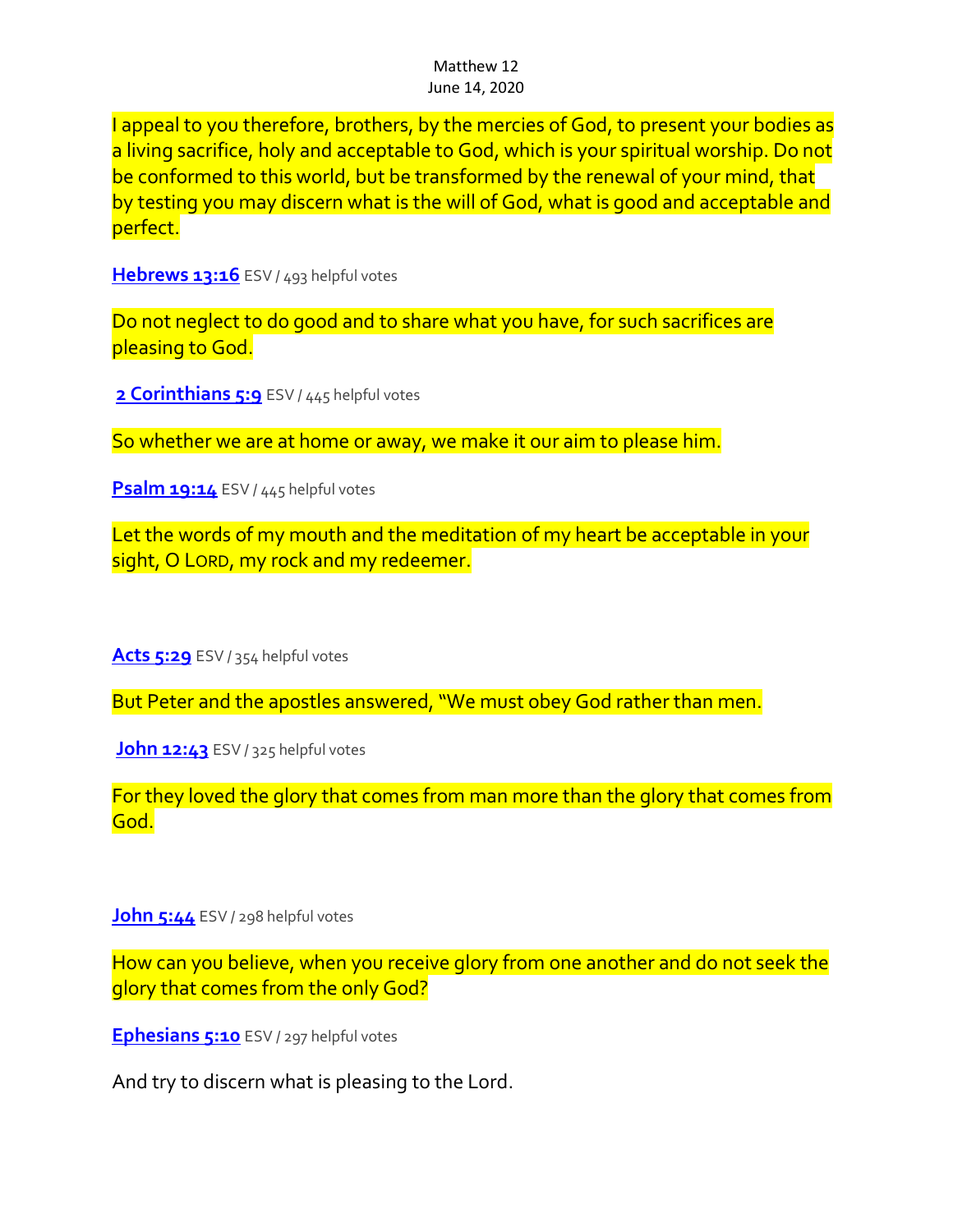**[Ephesians 6:6](https://www.biblegateway.com/passage/?search=Ephesians+6%3A6&version=ESV)** ESV / 295 helpful votes

Not by the way of eye-service, as people-pleasers, but as servants of Christ, doing the will of God from the heart,

**[Psalm 149:4](https://www.biblegateway.com/passage/?search=Psalm+149%3A4&version=ESV)** ESV / 295 helpful votes

For the LORD takes pleasure in his people; he adorns the humble with salvation.

**[Hebrews 13:15-16](https://www.biblegateway.com/passage/?search=Hebrews+13%3A15-16&version=ESV)** ESV / 283 helpful votes

Through him then let us continually offer up a sacrifice of praise to God, that is, the fruit of lips that acknowledge his name. Do not neglect to do good and to share what you have, for such sacrifices are pleasing to God.

**[Hosea 6:6](https://www.biblegateway.com/passage/?search=Hosea+6%3A6&version=ESV)** ESV / 283 helpful votes

For I desire steadfast love and not sacrifice, the knowledge of God rather than burnt offerings.

Definition of Steadfast love: 1a : firmly fixed in place : immovable. b : not subject to change

**[Romans](https://www.biblegateway.com/passage/?search=Romans+8%3A5&version=ESV) 8:5** ESV / 276 helpful votes

For those who live according to the flesh set their minds on the things of the flesh, but those who live according to the Spirit set their minds on the things of the Spirit.

**[Romans 12:12](https://www.biblegateway.com/passage/?search=Romans+12%3A12&version=ESV)** ESV / 267 helpful votes

Rejoice in hope, be patient in tribulation, be constant in prayer.

**[Matthew 10:28](https://www.biblegateway.com/passage/?search=Matthew+10%3A28&version=ESV)** ESV / 204 helpful votes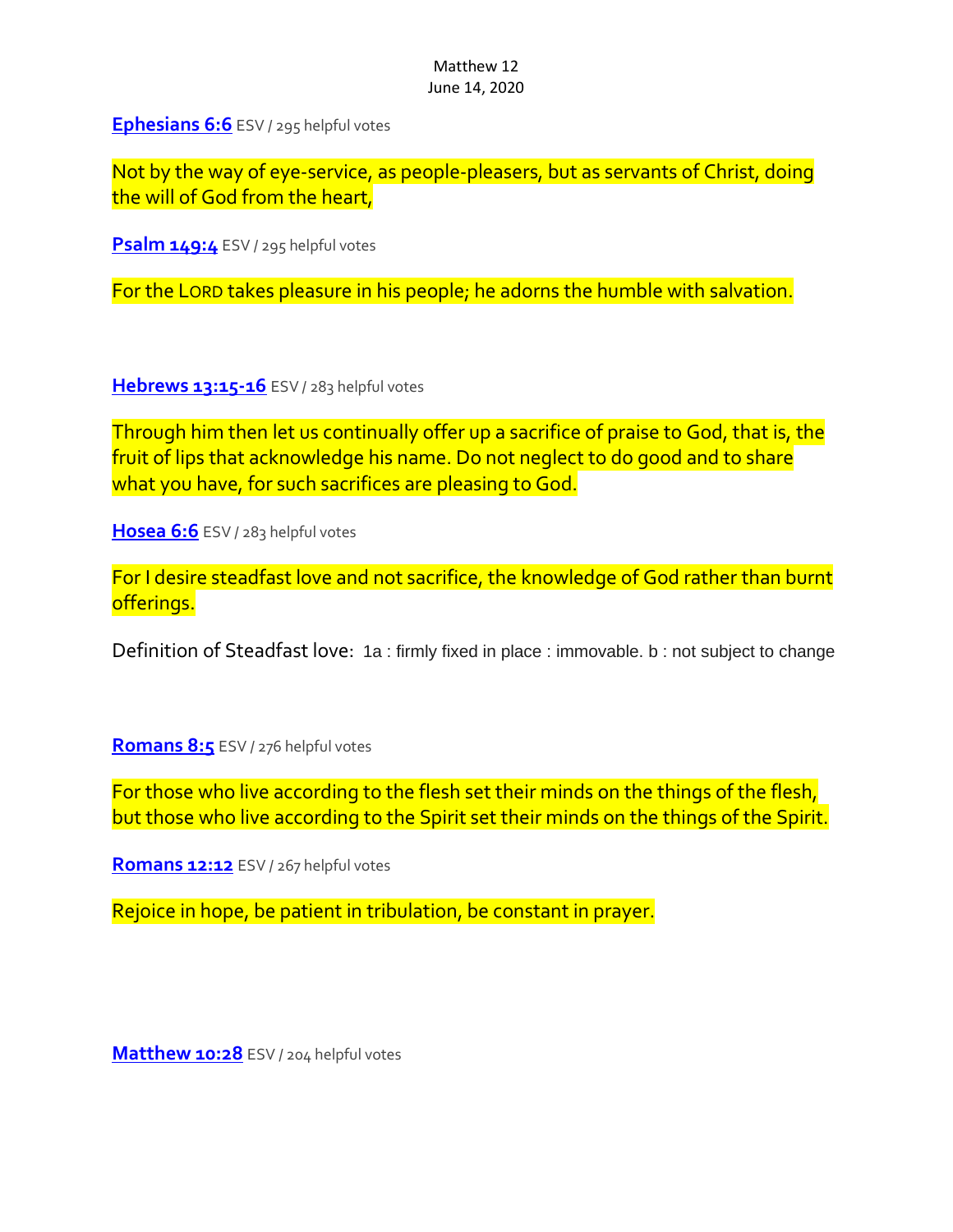And do not fear those who kill the body but cannot kill the soul. Rather fear him who can destroy both soul and body in hell.

**[Proverbs 29:26](https://www.biblegateway.com/passage/?search=Proverbs+29%3A26&version=ESV)** ESV / 143 helpful votes

Many seek the face of a ruler, but it is from the LORD that a man gets justice.

[Galatians 1:9](https://www.biblegateway.com/passage/?search=Galatians+1%3A9&version=ESV) ESV / 137 helpful votes

As we have said before, so now I say again: If anyone is preaching to you a gospel contrary to the one you received, let him be accursed.

**[Revelation 4:11](https://www.biblegateway.com/passage/?search=Revelation+4%3A11&version=ESV)** ESV / 136 helpful votes

"Worthy are you, our Lord and God, to receive glory and honor and power, for you created all things, and by your will they existed and were created."

**[Matthew 9:13](https://www.biblegateway.com/passage/?search=Matthew+9%3A13&version=ESV)** ESV / 131 helpful votes

Go and learn what this means, 'I desire mercy, and not sacrifice.' For I came not to call the righteous, but sinners."

List of scriptures above Retrieved from: [https://www.openbible.info/topics/pleasing\\_god](https://www.openbible.info/topics/pleasing_god)

#### **Matthew 12:9-14**

**<sup>9</sup>** Going on from that place, he went into their synagogue, **<sup>10</sup>** and a man with a shriveled hand was there. Looking for a reason to bring charges against Jesus, they asked him, "Is it lawful to heal on the Sabbath?"

**<sup>11</sup>** He said to them, "If any of you has a sheep and it falls into a pit on the Sabbath, will you not take hold of it and lift it out? **<sup>12</sup>** How much more valuable is a person than a sheep! Therefore it is lawful to do good on the Sabbath."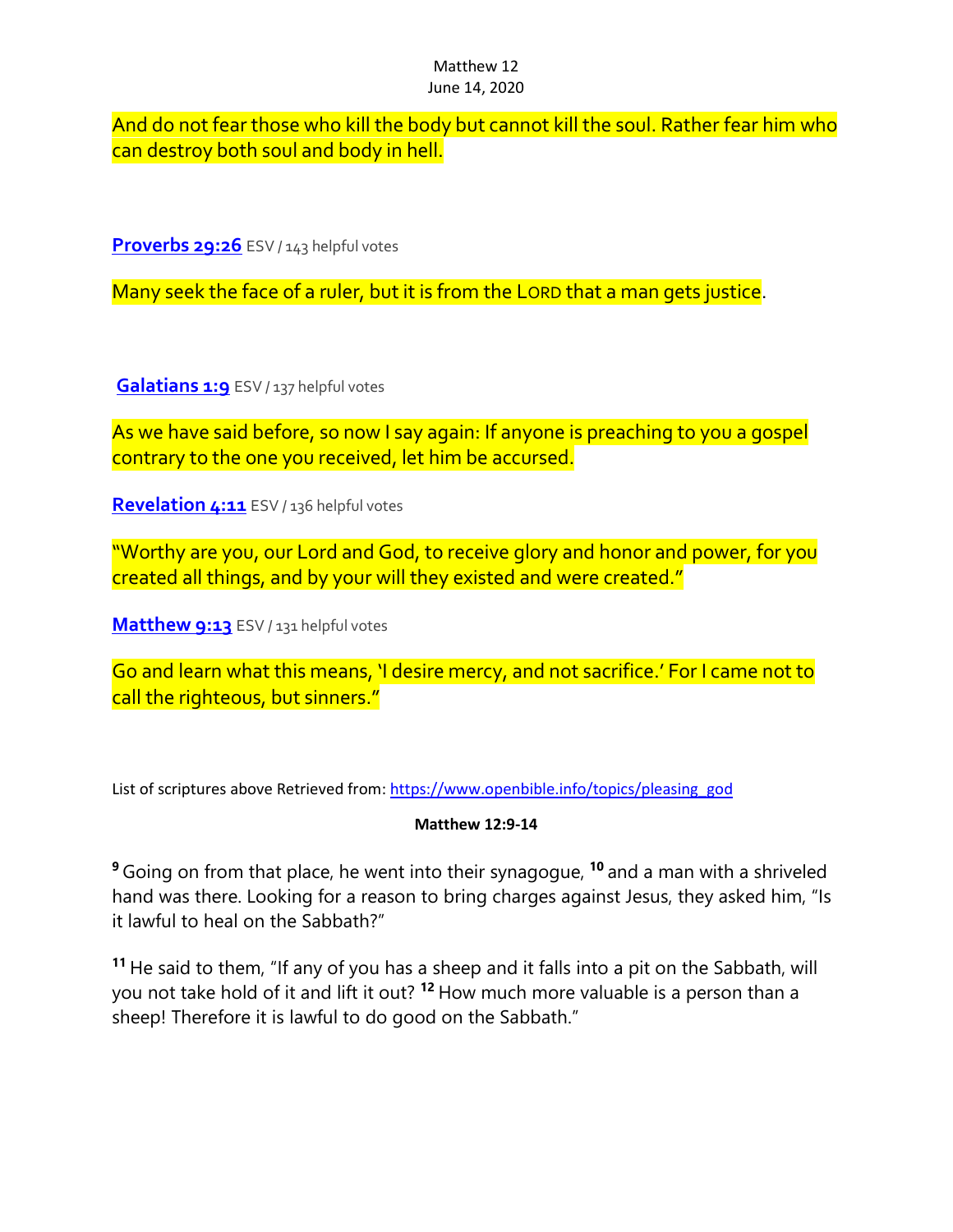**<sup>13</sup>** Then he said to the man, "Stretch out your hand." So he stretched it out and it was completely restored, just as sound as the other. **<sup>14</sup>** But the Pharisees went out and plotted how they might kill Jesus.

*Instead of the law makers listening, learning, and changing their beliefs and turning their hearts and laws towards Jesus- they plotted to kill him.*

*Jesus continued the work of God* 

*Jesus heals the sick*

*Jesus casts out a demon from a demon possessed man and the priests accuse Jesus of working with Satan* 

*The priests were unable to see that the kingdom of God had come upon them Matthew 12:28*

**Why?**

### **Their sin- pride/ego/doubt in God/no faith/jealousy, etc**

#### **Matthew 12:29-37**

**<sup>29</sup>** "Or again, how can anyone enter a strong man's house and carry off his possessions unless he first ties up the strong man? Then he can plunder his house.

**<sup>30</sup>** "Whoever is not with me is against me, and whoever does not gather with me scatters. **<sup>31</sup>** And so I tell you, every kind of sin and slander can be forgiven, but blasphemy against the Spirit will not be forgiven. **<sup>32</sup>** Anyone who speaks a word against the Son of Man will be forgiven, but anyone who speaks against the Holy Spirit will not be forgiven, either in this age or in the age to come.

**<sup>33</sup>** "Make a tree good and its fruit will be good, or make a tree bad and its fruit will be bad, for a tree is recognized by its fruit. **<sup>34</sup>** You brood of vipers, how can you who are evil say anything good? For the mouth speaks what the heart is full of. **<sup>35</sup>** A good man brings good things out of the good stored up in him, and an evil man brings evil things out of the evil stored up in him. **<sup>36</sup>** But I tell you that everyone will have to give account on the day of judgment for every empty word they have spoken. **<sup>37</sup>** For by your words you will be acquitted, and by your words you will be condemned."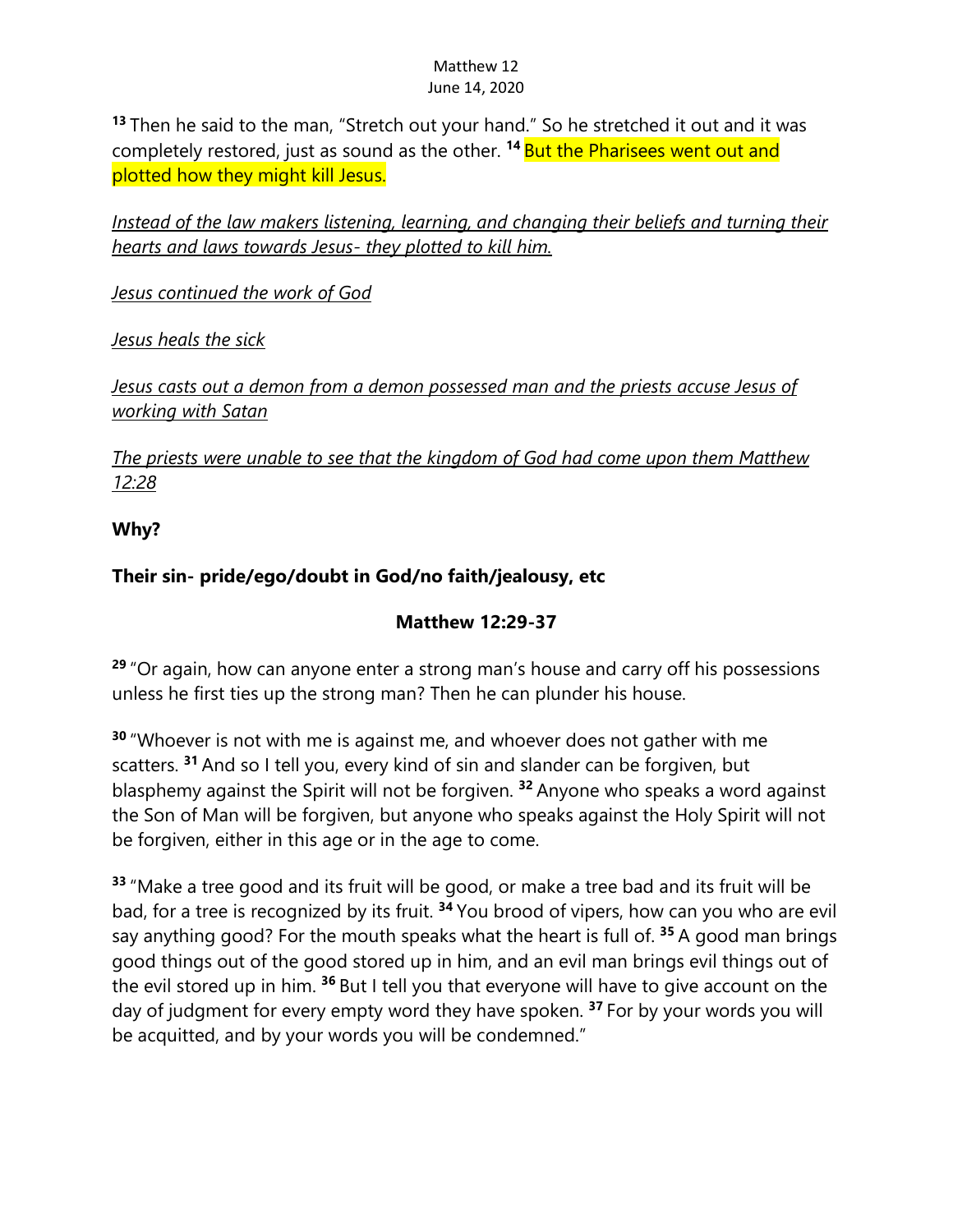#### **Blasphemy against the spirit:**

**Blasphemy against** the Holy **Spirit**" is **conscious and hardened** opposition to the truth, "because the **Spirit** is truth" (1 John 5:6). Conscious and hardened resistance to the truth leads man away from humility and repentance, and without repentance there can be no forgiveness.

WE cannot get caught up in our thoughts and feelings. We **must** check our **hearts**

Stay humble

Repent

Forgive

Repeat

**Matthew 12:38-50**

## **The Scribes and Pharisees Ask for a Sign**

**<sup>38</sup>** Then some of the scribes and Pharisees answered, saying, "Teacher, we want to see a sign from You."

**<sup>39</sup>** But He answered and said to them, "An evil and adulterous generation seeks after a sign, and no sign will be given to it except the sign of the prophet Jonah. **<sup>40</sup>** For as Jonah was three days and three nights in the belly of the great fish, so will the Son of Man be three days and three nights in the heart of the earth. **<sup>41</sup>** The men of Nineveh will rise up in the judgment with this generation and condemn it, because they repented at the preaching of Jonah; and indeed, a greater than Jonah *is* here. **<sup>42</sup> The queen of the South will rise up in the judgment with this generation and condemn it, for she came from the ends of the earth to hear the wisdom of Solomon; and indeed a greater than Solomon** *is* **here.**

Jesus is referring to our inability to believe without seeing miracles and though we have miracles very day our faith is weak. The queen of the south (Africa area 1 Kings 10) came to see Solomon and saw all he had to offer and left (not filled) the elders and priest need more to believe and follow Jesus. This reminds me of today- we know what is just, but we need more of a sign. We know we need to be humble, share the gospel,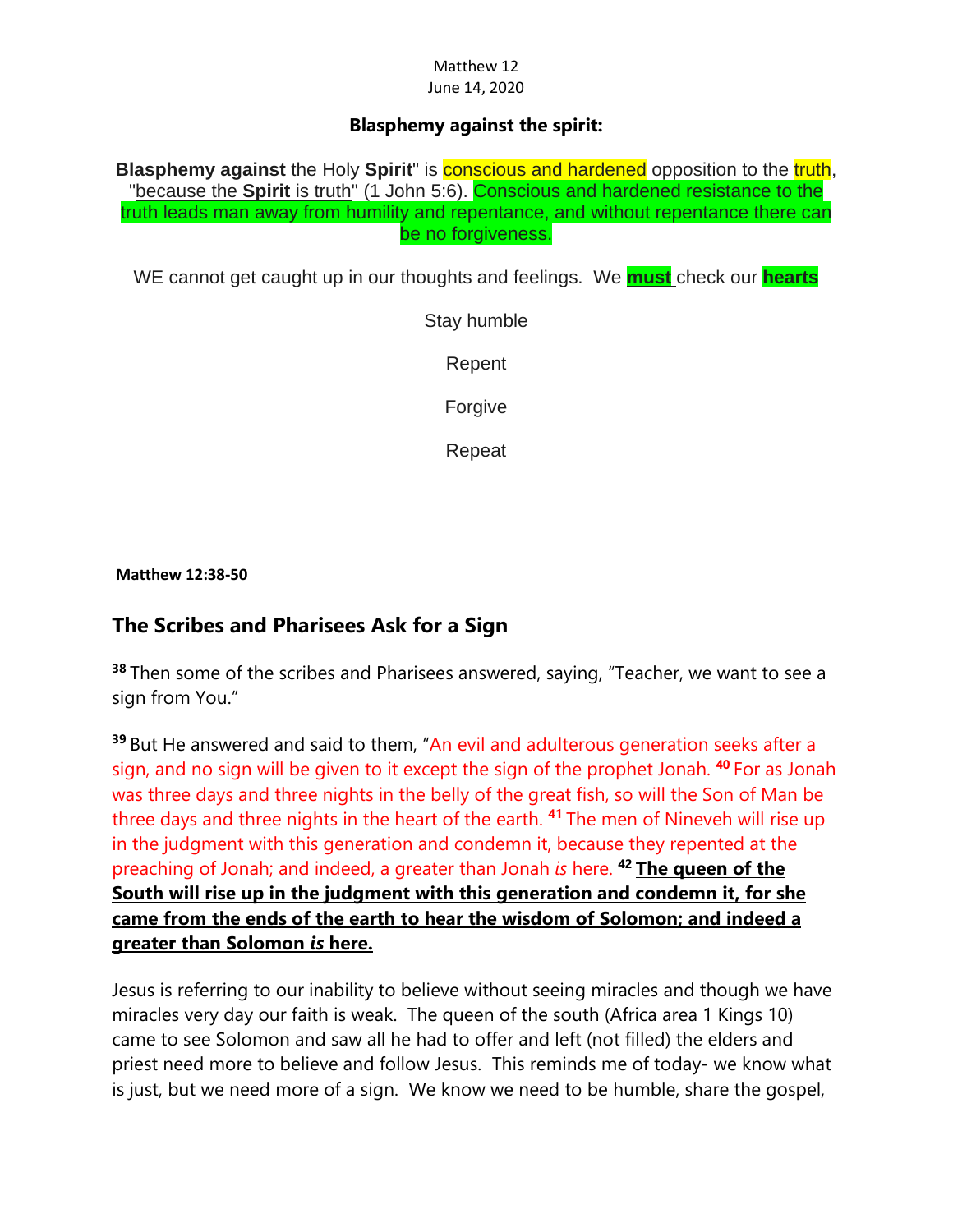and love one another but we do not because we are more concerned about being liked and being comfortable than doing what Jesus would want us to do.

# **An Unclean Spirit Returns**

**<sup>43</sup>** "When an unclean spirit goes out of a man, he goes through dry places, seeking rest, and finds none. **<sup>44</sup>** Then he says, 'I will return to my house from which I came.' And when he comes, he finds *it* empty, swept, and put in order. **<sup>45</sup>** Then he goes and takes with him seven other spirits more wicked than himself, and they enter and dwell there; and the last *state* of that man is worse than the first. So shall it also be with this wicked generation."

We find salvation, through repentance, humility, and forgiveness but we forget and get tired and makes excuses and we give into influences of spirits that are not the Holy Spirit.

# **Jesus' Mother and Brothers Send for Him**

**<sup>46</sup>** While He was still talking to the multitudes, behold, His mother and brothers stood outside, seeking to speak with Him. **<sup>47</sup>** Then one said to Him, "Look, Your mother and Your brothers are standing outside, seeking to speak with You."

**<sup>48</sup>** But He answered and said to the one who told Him, "Who is My mother and who are My brothers?" **<sup>49</sup>** And He stretched out His hand toward His disciples and said, "Here are My mother and My brothers! **<sup>50</sup>** For whoever does the will of My Father in heaven is My brother and sister and mother." How exciting that we are part of the family of God if we do God's will

# **God desires for us to do His Will**

# **Be reconciled to God**